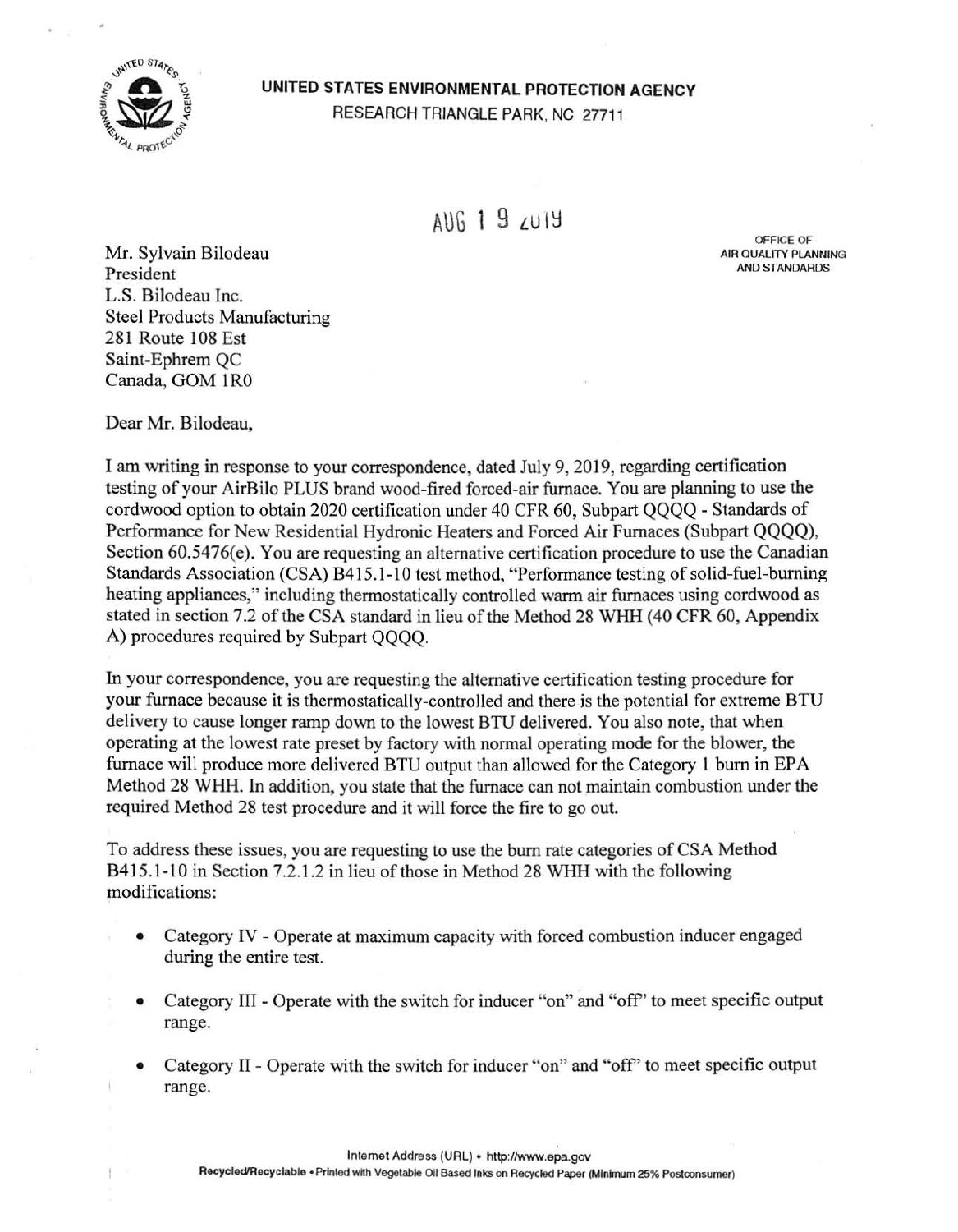Category I - Operate at the lowest heat output below 35% of the maximum output of the furnace.

With the caveats set forth below, we are approving your alternative method request for certification testing of the AirBilo PLUS brand thermostatically-controlled forced air furnace. As required in Subpart QQQQ, Section 60.5476(c)(6), the manufacturer or approved test lab must also measure the first hour of particulate matter emissions for each test run using a separate filter in one of the two parallel sampling trains. These results must be reported separately and also included in the total particulate matter emissions per run. Also, as required in Subpart QQQQ, Section 60.5476(a), the manufacturer must have the approved test laboratory measure the efficiency, heat output, and carbon monoxide emissions of the tested wood heater using CSA Method B415.1-10. For particulate matter emission concentrations, ASTM E2515-11 "Standard Test Method for Determination of Particulate Matter Emissions Collected by a Dilution Tunnel" must be used; four inch filters are acceptable. Disregard Sections 8.3. l and 8.4 in CSA Method B415.1-10 regarding the use of Douglas fir lumber in a crib wood configuration for EPA testing. However, for cordwood, you may use Douglas fir as well as any of the other species of wood listed in CSA Method B415.1-10.

The AirBilo PLUS brand forced-air furnace design incorporates a low setting on its controller which is the lowest heat output (Btu/hr) setting available to the user and corresponds to the lowest burn rate to be evaluated during certification testing; this is consistent with 40 CFR part 60, Subpart QQQQ, section 60.5476, which states *"The burn rate for the low burn category must be no greater than the rate that an operator can achieve in home use and no greater than is advertised by the manufacturer or retailer."* 

It is reasonable that this alternative test method approval be broadly applicable to certification testing of forced air furnaces subject to the requirements of 40 CFR part 60, Subpart QQQQ. For this reason, we will post this letter as ALT-134 on our website at http://www3.epa.gov/ttn/emc/approalt.htm1 for use by other interested parties. A copy of this letter must be included in each certification test report. The emission limit in the rule remains intact and time weighted averaging is not allowed. This alternative method approval is valid until such time that Subpart QQQQ is revised or replaced to require a different certification method for these units, and at such time, this alternative will be reconsidered and possibly withdrawn.

When doing the certification testing of the AirBilo PLUS, the burn rate requirements in Section 7.2.1.2 of CSA Method B415.1-10 must be followed:

- 1. Category 1: Operate at the lowest delivered output that the unit is able to operate at (idle mode with no heat demand from the home/thermostat), and be below 35% of the Maximum of the heat output of the furnace.
- 2. Category 2: Heat output shall be between 35 and 53% of the maximum heat output of furnace.
- 3. Category 3: Heat output shall be between 53 and 76% of the maximum heat output of furnace.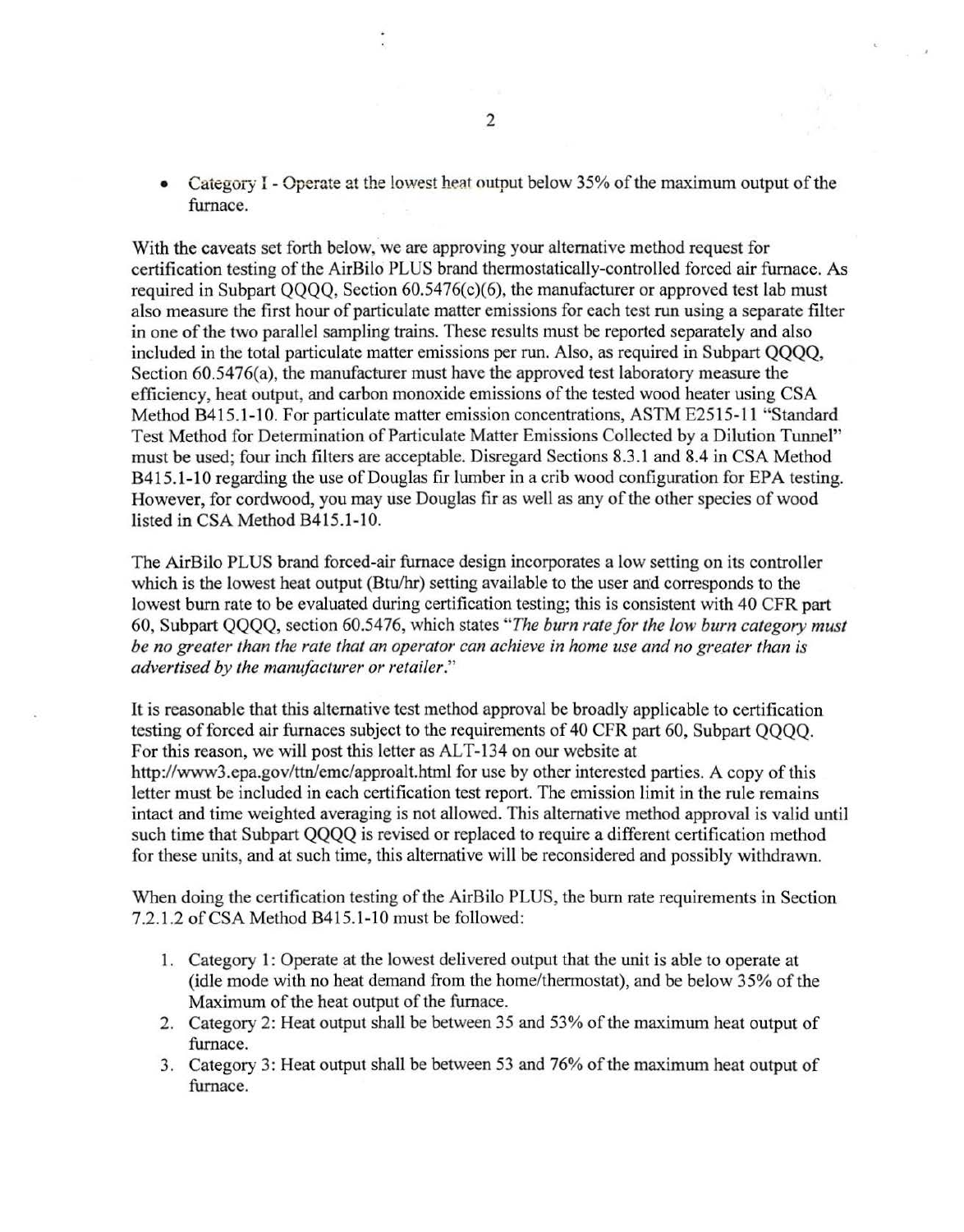4. Category 4: Heat output shall be the maximum heat output of the furnace.

The procedures in Section 7.2.2.2 of CSA Method B415.1-10 must be followed completely regarding Category I through 3 heat output using the remote control switch in the on position at the beginning of the test and leaving it on until the heat output for these categories are met, at which point the on switch can be turned off, and turned back on when the average heat demand drops below the determined target percentage of maximum heat output, at this point the switch can be in the on position to meet the heat output category being tested. Allow the heat output to fall below the target rate, then switch on the heat demand, and switch that off once target is reached. This cycle should be repeated for the entire test.

The following changes to ASTM E2515-11 must be followed for the certification testing:

- 1. Filters must be weighed in pairs to reduce weighing error propagation. See ASTM E2515-11, section 10.2.1, Analytical Procedure.
- 2. Sample filters must be Pall TX-40 or equivalent Teflon-coated glass fiber filters, and 47 mm, 90 mm, 100 mm, or 110 mm in diameter.
- 3. Only one point is allowed outside the +/- 10 percent proportionality range per test run.

If you have additional questions regarding this approval, please contact Michael Toney of my staff at 919-541-5247 or *toney.mike@epa.gov.* 

Sincerely,

Steffan M. Johnson, Group Leader Measurement Technology Group

cc: Amanda Aldridge, EPA/OAQPS/OID Adam Baumgart-Getz, EPA/OAQPS/OID Rochelle Boyd, EP A/OAQPS/SPPD Chuck French, EPA/OAOPS/SPPD Rafael Sanchez, EP A/OECA Michael Toney, EPA/OAQPS/AQAD